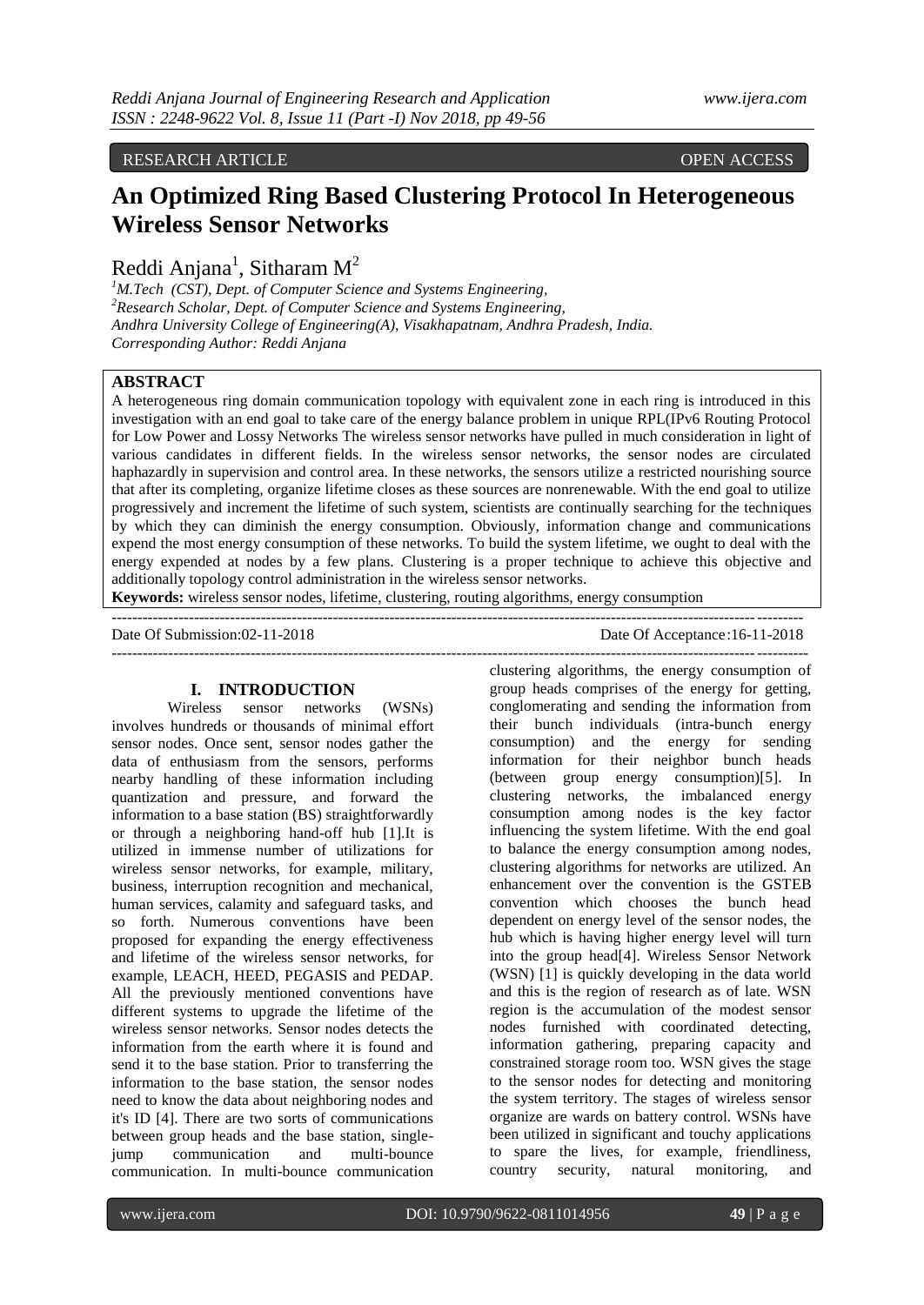framework frameworks. WSNs have been utilized in military application too. Sensor nodes are minor gadgets, each individual sensor hub has capacity of information detecting from possess detecting reach and preparing at that point transmits to the at least one information accumulation point. Each little hub has particular non battery-powered and imperative battery which has a constrained energy control. Sparing the energy of the hub is the enormous test in light of the fact that each sensor hub has its very own different non replaceable battery with constrained lifetime and can't be revived during detecting the information. Around there, the diverse energy effective directing methods are as of now proposed to enhance the lifetime of the system. The extremely mainstream plot (Lower-Energy Adaptive Clustering Hierarchy) [2] [3] is utilized for WSNs.

## **II. RELATED WORK**

Presently days, many clustering algorithms have been proposed to encourage communication and information handling in sensor networks. Be that as it may, the problem of unbalanced energy consumption exists in wireless sensor networks. We notice the most related papers to energy effective unequal layered clustering. In [1] the creators propose a multi-jump communication between the information source and base station which is more energy productive than single-bounce communication. Be that as it may, the problem areas problem stays unavoidable in between group communication. So the group goes to the base station are over-burden with substantial hand-off movement and they will kick the bucket first. In [2] the creators research the problem of drawing out the lifetime of a system, by considering the ideal group estimate. In view of this, they propose a transmission plot, which additionally builds the system lifetime. In [3], the problem of unbalanced energy consumption is settled by unequal layered clustering model. The system display is partitioned into two rings of unequal sizes. The creators presume that unequal layered clustering is superior to anything measure up to clustering in multi-jump show. In LEACH [4], single-bounce clustering calculation for wireless sensor arrange is proposed. Every hub will have certain likelihood to wind up a bunch head. Each bunch head gathers the whole totaled bundle and advances them to the base station by singlebounce. In EEUC [5], the creators propose Energy Efficient Unequal Clustering convention. Nodes are disseminated into groups of unequal size. So the bunch makes a beeline for the base station have littler sizes than those from the uttermost away. The overhead of group setup in EEUC is high. In ULCA [6] is an outstanding unequal layered

clustering way to deal with alleviate the problem areas problem. In ULCA nearby rivalry and part join component is received which diminishes the overhead than EEUC [5]. In [7] the creators propose an Improved Energy Efficient Unequal Clustering (IEEUC) calculation. The nodes rivalry range will be balanced dependent on the bounces to base station. Energy consumptions are better in IEEUC contrasted with EEUC. Paper [8] proposes a Data– collected Unequal Clustering (DUC) directing convention, where fundamental group head (MCH) are chosen. All the group heads total the information and check for excess lastly forward them to the base station. In [9], Energy Balancing Unequal Clustering Protocol (EB-UCP) is proposed. System demonstrate is partitioned into numerous rings. The rings near the base station have higher likelihood than that are further far from the base station. Notice [10] expands LEACH [4] by considering the leftover energy and intra-group cost data. Provisional bunch heads are chosen lastly group heads are chosen.

## **III. CLUSTERING**

In a sensor network, the sensor nodes are divided into different groups, and they are allocated geographically adjacent into the same cluster according to their communication range. Every cluster would have a leader, often named as cluster head (CH). The role of CH is to organize the clusters, including data aggregation, data forwarding, communication between base station and the sensor nodes. Cluster heads can consolidate the data and send it to the base station as a single packet, which helps to reduce the overhead. Within the cluster organization there can be both intracluster communication and intercluster communication. Clustering is essential for sensor network applications, where a large number of sensors are deployed for sensing purposes. If each sensor nodes starts to transmit data in the network, large amount of data congestion and collisions may exhibit. This leads to loss of energy rapidly from the sensors. Clustering is a method which is used to overcome these issues. In other words, clustering improves the scalability of wireless sensor networks. It reduces the communication overheads among the sensor nodes. Nowadays, many clustering algorithms have been proposed for sensor networks aiming to improve the lifetime of the nodes. To achieve maximizing network lifetime the whole network is divided into different clusters. A. Benefits of Clustering

The foremost benefits of clustering in wireless sensor networks are:

1. Clustering provides the spatial reuse of resources to increase system capacity. For example, if the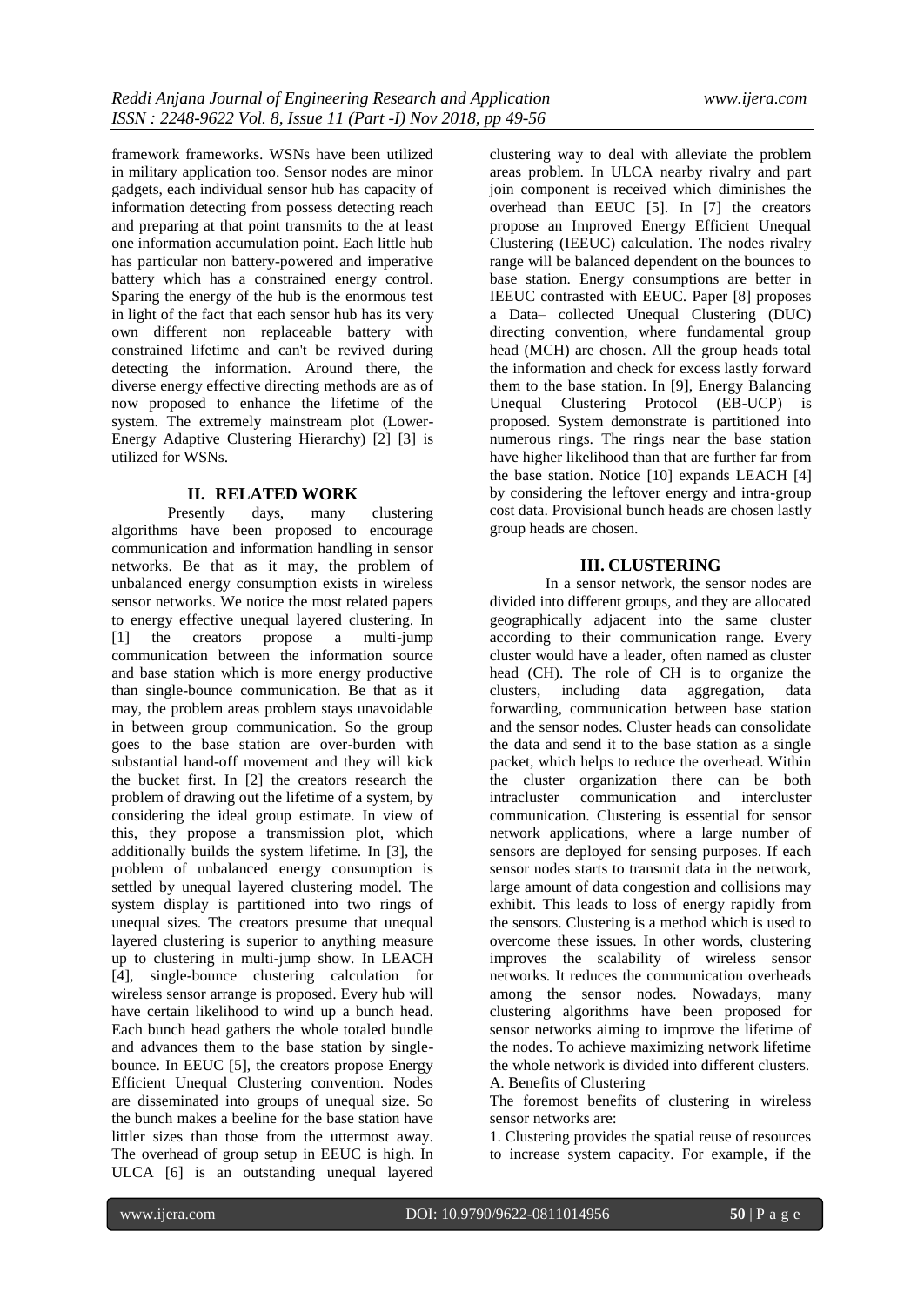clusters are not neighbors, they can use the same frequency for wireless communication.

2. It reduces collisions caused by contention for the channel.

3. It provides resource utilization and reduces energy consumption in the network by reducing the sensor nodes that take part in long distance transmissions.

4. Clustering reduces the size of the routing table stored at the individual nodes by localizing the route set up within the cluster.

5. The CH can prolong the battery life of the individual sensors and the network lifetime as well by implementing optimized management strategies [5]

6. A CH can minimize the rate of energy utilization by scheduling activities in the cluster (can make the nodes to sleep mode).

7. Clustering can also conserve communication bandwidth since it limits the scope of inter-cluster interactions to CHs and avoids redundant exchange of messages among sensor nodes [5]

B. Design goals of Clustering Design goals targeted in traditional networking provide little more than a basis for the design in wireless sensor networks [6]. Clustering algorithms plays an important role in achieving the targeted design. There are several attributes which are to be considered while designing the clusters namely,

1. Formation of clusters

- 2. Section of cluster head and its capabilities
- 3. Synchronization
- 4. Data aggregation
- 5. Error recovery and maintenance
- 6. Quality of service
- 7. Real time application using clusters

## **IV. OVERVIEW OF VARIOUS CLUSTERING BASED ROUTING ALGORITHMS**

In cluster-based routing techniques [1], a cluster of candidate parent nodes gets formed. These set of nodes utilized in multipath solutions and in situations where parent node compromise than optimal node among the candidate parent node selected for packet transfer. Thus, it solves the problem of single-parent failure. Recent studies investigated and used clustering algorithms for routing improvement in RPL in various scenarios. Routing techniques that can use to improve RPL performance [1] are opportunistic routing [6] and network coding [7]. Opportunistic routing uses the concept of multiple paths as these multiple-paths will perform better than the single path networks by using multiple-paths efficiently and combining poor paths together in one or more reliable links, but multiple-paths suffers from coordination problem and duplication of packets, so one has to

deal with those issues also. There are protocols which use the concept of opportunistic routing i.e. ORPL [8] (opportunistic routing), CRPL [9] (cluster parent based RPL) etc. While on other hand, coding techniques used in network coding for improving RPL performance [7].

There are various clustering based routing algorithms where researchers worked on problems of RPL and provided their solutions. Here we discuss some of routing protocols, which uses clustering algorithms to provide better results than RPL. These protocols compared at the end of the section in Table I (Comparison between Clustering based routing algorithms).

## *A.* **IRPL: Improved RPL**

IRPL[10] uses the concept of clustering in network and topology control model. Topology control model, which divides the network into heterogeneous clusters varying in sizes based on their residual energy and according to their relative position inside the cluster. Subsequent nodes are chosen with optimal angle consideration for efficient packet forwarding in inter-ring cluster's communication, which helps in reduction in energy consumption.

Heterogeneous cluster and a cluster-head rotation mechanism used for balancing energy consumption. To balance energy among nodes throughout ring levels; numbers of the clusters are increased in the inner-ring network and thus reducing the number of nodes in the cluster, which helps to attain energy balance between outer ring layer and inner ring layer's energy consumption respectively. Overall energy consumption of IRPL is smaller when compared to RPL[10].

#### *B.* **ORPL: Opportunistic RPL**

Extension of RPL – ORPL (Opportunistic RPL)[8], which improves Packet Delivery Ratio (PDR), achieves a lesser number of retransmissions and low protocol overhead in comparison to RPL. ORPL uses the property of broadcast nature of wireless networks and decides whether to do forward selection or not based on the result after receiving data from other nodes. On receiving a packet, the node decides whether to take part in packet forwarding or not. ORPL fixes RPL issues via considering candidate parent sets (CPS), also considers only those candidate nodes, which are close neighbors of preferred parents. It uses RSSI value and rank value for hop distance and for selecting CPS nodes. In addition, ORPL reduces unnecessary retransmissions by using adaptive MAC retransmit limit.

However, the problem is that preferred parents are decided based on the concept of single forwarding scheme but it is not optimal for multi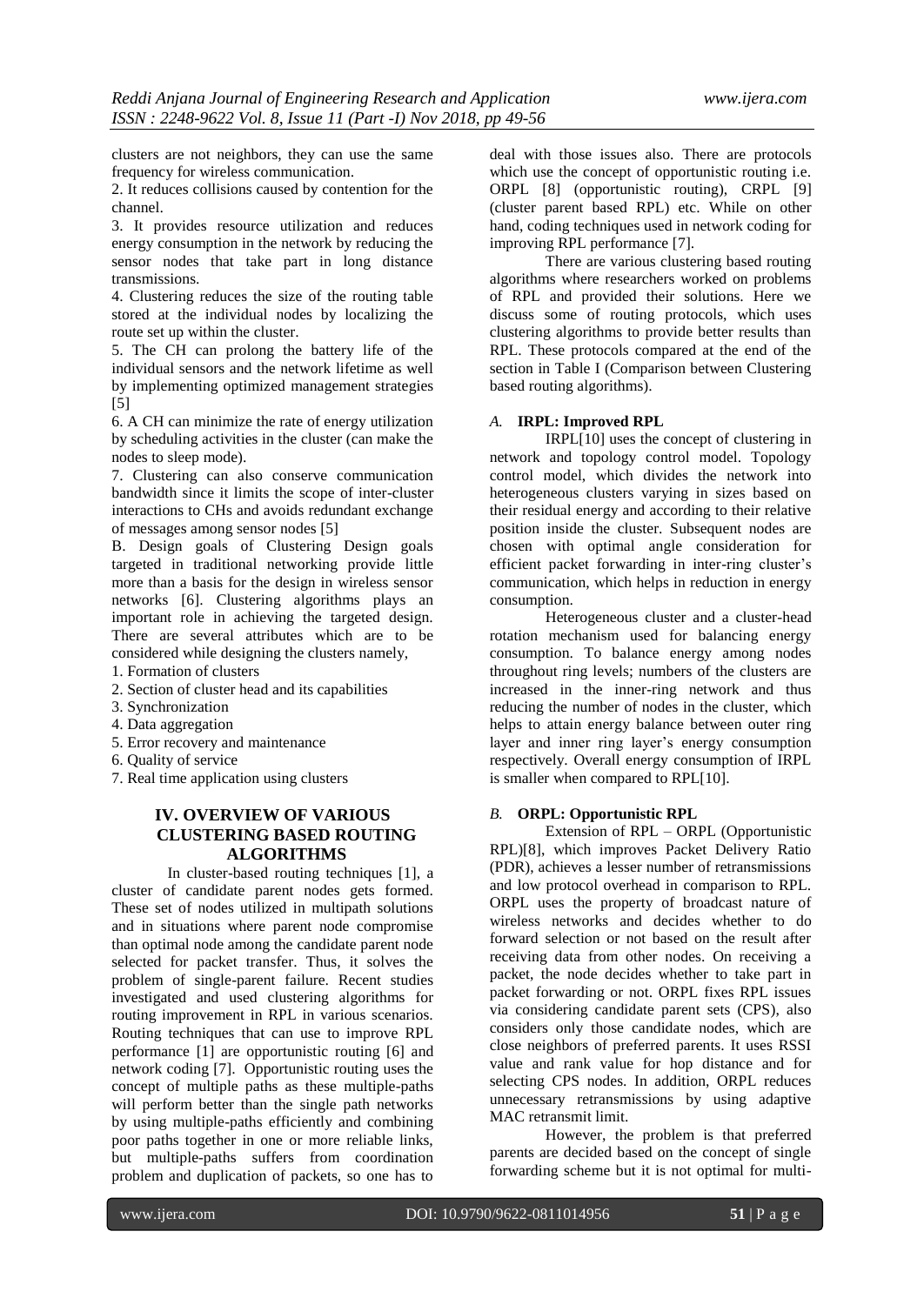path routing. Also as only highest priority successful parent sends ACK in ORPL, which helps in cooperation among parent nodes and gives low protocol overhead but introduces cooperation errors among parent nodes. However, the best part is ORPL achieves 25% to 30% better PDR than RPL and achieves 10% to 40% lower number of MAC layer retransmissions[8].

## *C.* **ORPLx:** extension of **ORPL**

ORPL achieves 50% reduction in MAC layer transmissions but it suffers from a large number of duplicate packets due to ACK failures in ORPL as in ORPL only a highest priority successful node sends ACK after forwarding the packet. Therefore, ORPLx[8] uses new MAC layer extension for improving RPL. In ORPLx's MAClayer retransmit limit depends upon the factors like a number of nodes in parent set, link success rate and link-quality from source to parent-node.

ORPL provides 50% reduction in MAC layer retransmissions, while ORPLx provides 50% reduction compared to ORPL. Therefore, ORPLx achieves 4-5 times reduction in MAC layer retransmission compared to RPL but its PDR decreases to 98-99% compared to ORPL due to its dependence on the accuracy of the forward link quality estimation[8].

#### *D.* **CRPL: Cluster-parent based RPL**

CRPL – Cluster based RPL[9], achieves low end-to-end cost for nodes, 40% higher PDR than RPL, and 20% more PDR than ORPL. Also improves network reliability and provides low delivery cost.

CPRL shares load by multipath so leads to more energy efficient protocol. CRPL handle the issue of preferred parent via using a top-down approach. Top priority is given to preferred parents (nodes with lower cost to the roots) for packet forwarding, also selecting good inter-link quality parent nodes only. CRPL also suffers by using the local forwarding table, which requires additional memory. In addition, a spatial feature not exploited due to use of priority-based selection[9].

## *E.* **Efficient topology construction for RPL over IEEE 802.15.4**

This protocol uses the concept of cluster tree as in IEEE 802.15.4 and modifies the cluster tree into the cluster- DAG (cluster – directed acyclic graph). IEEE802.15.4 initially designed and used for single-hop networks. Greedy-algorithm used in integration with IEEE 802.15.4 MAC and MAC mechanisms, which optimized to support multi-hop topologies. The greedy algorithm allows scheduling beacons and active parts of super-frame appropriately while minimizing the bandwidth

waste and localized scheduling scheme to allocate collision free slots for beacons and data frames[11]. In multi-hop beacon-enabled wireless networks, IEEE 802.15.4 uses super-frame structure to save energy. The superframe structure allows a node to stay awake during transmission and turn-off radio during inactive state[11].

Cluster structure helps in avoiding overlapping active parts of interfering nodes and multiple paths allowed overcoming single node failures, which effects network performance[11].

Protocol reduces the no. of packet losses and end-to-end delay. Also leads to energy saving by a reduction in a number of transmissions that occur at MAC layer. While the protocol is robust under complex interference patterns but it needs closer integration between IEEE 802.15.4 and RPL for achieving significant results[11].

#### *F.* **ER-RPL: Energy-Efficient Region-Based RPL**

ER-RPL[12] uses the subset of nodes for the discovery of route in comparison to traditional route discovery where all nodes used for route discovery, which results in high energy overhead but using only a subset of nodes allowed to minimize energy consumption. In addition, route discovered is near to optimally reliable.

ER-RPL is hybrid of reactive and proactive protocol that uses region information to help it in communication (P2P) and works in a decentralized way so it can support scalability. It is designed with support for generic-traffic with P2P route discovery and R2R (region-to-region) routing without the support of the route-discovery[12].

PDR increases by 150% and close to P2P RPL with symmetric links thus show the ability of ER-RPL to deliver near-optimal results while using the only subset of nodes for route discovery. Also by using route discovery, which is based on region information, ER-RPL is better in performance than P2P-RPL (with asymmetric links) by 10% because PDR degrades in P2P-RPL due to temporary DODAG is rooted at the source node which is not optimal for traffic under asymmetric links. While ER-RPL makes the temporary-

DODAG rooted at the destination node, which helps to find the best path from source to destination. ER-RPL achieves 60% lesser control overhead when compared to P2P-RPL because destination nodes receive few packets only. In addition, ER-RPL achieves 60-66% energy conservation compared to RPL due to longer routes in RPL and bottleneck (root) as more and more traffic flows through root node. A significant difference from P2P-RPL due to frequency's differences in control messages of ER-RPL and P2P-RPL and number of successfully delivered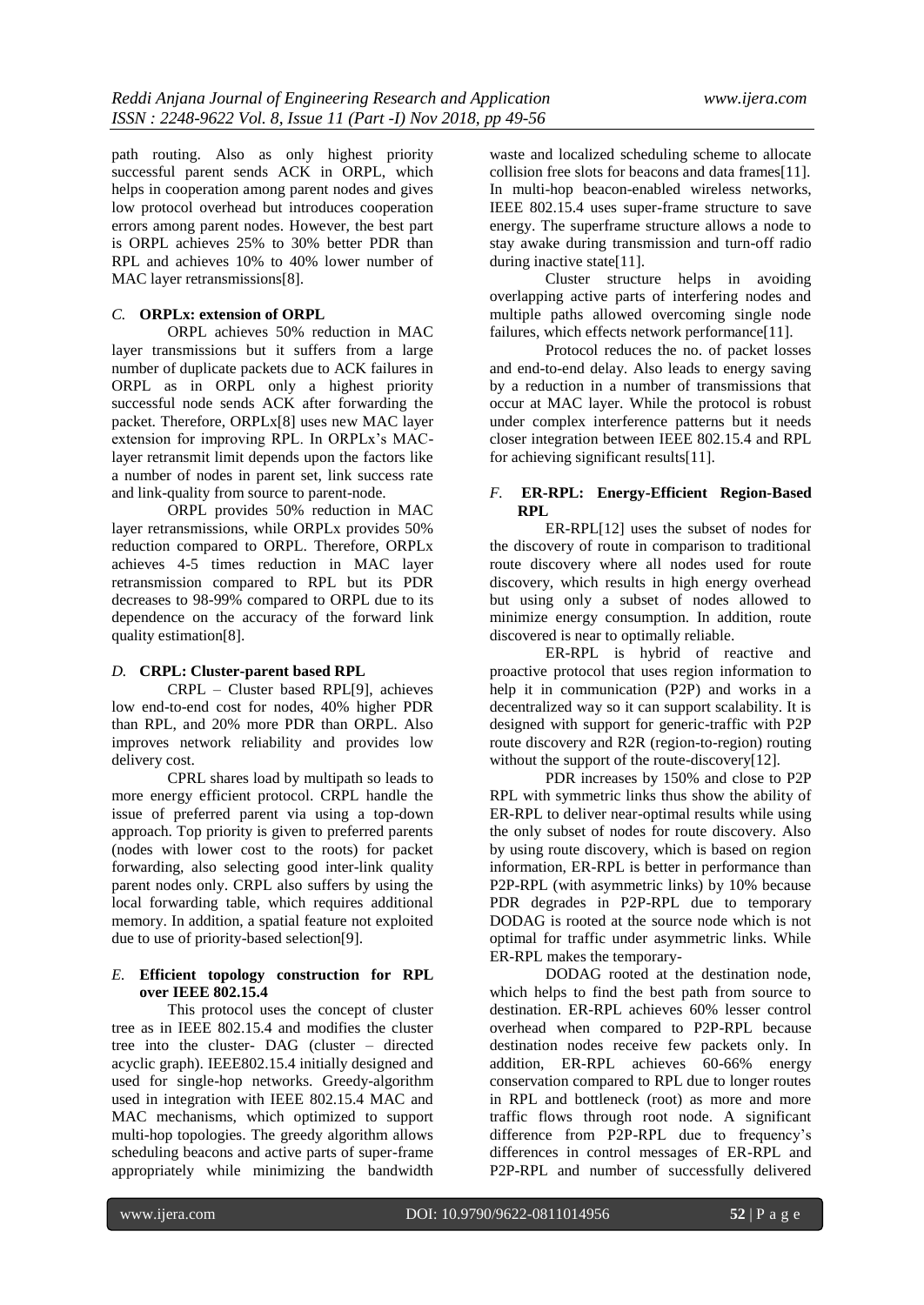packets is less in case of P2P-RPL (asymmetric links). The average hop count of P2P paths selected by ER-RPL is closer to P2P-RPL. Control overhead in ER-RPL is 59% - 66% lesser than P2P-RPL in case of both symmetric and asymmetric links. However, it is limited to static networks and assumes that there is enough buffer space available[12].

## *G.* **HECRPL**: Hybrid, Energy-Efficient, and cluster-parent based RPL

HECRPL[13] is a routing protocol aimed at achieving energy-efficiency and reliability simultaneously. It uses topdown approach for selection of optimal-cluster parent set (CPS) which helps in energy conservation and benefits from the path diversity. Coordination among nodes in CPS based on overhearing which helps to reduce numbers of duplicate packets. Residual energy and lossy nature of wireless channel considered for assigning priority between candidate parents in CPS. In addition, HECRPL uses an efficient workload sharing approach, which uses dynamic update approach to updates the priorities of nodes in forwarding sets, which results to achieve fairness and extends the lifetime of the network. It also provides an efficient scheme for lost packets recovery. Transmission power is tuned to improve saving of energy and increase network capacity, which further increases spatial reuse and leads to better routing decision. Also as compared to traditional clustering protocols, which fails in case of failure of cluster heads, it uses multiple paths for robust performance. The author also designed and developed the CRPL but HECRPL differs from CRPL by using new energy-efficient routing metric for optimal CPS selection, which considers energy cost and lossy-nature of wireless networks, refinement of power levels, dynamic update procedure for topology and its maintenance and joint assignment of priorities. CFM (clusterformation) message is introduced which helps in the propagation of node cost and network topology maintenance in HECRPL. In addition, the distance between nodes estimated using Received Signal Strength Indicator (RSSI) values.

HECRPL have more numbers of alive nodes than RPL as the rate of alive nodes starts from 87% and drops to 50% as traffic flow increases. The decrease in rate is due to more numbers of packets delivered than RPL in the same time of network working, which results in more energy consumption and thus causes some nodes to die, but HECRPL still maintains connectivity. Energy conservation is up to 40% in starting but as traffic flow increases and more data packets delivered, nodes tend to consume more energy. HECRPL effectively delays the time to die for the

first node by 46% 25% compared to RPL as traffic flow increases. Performance of HECRPL is 46% - 25% more than RPL as traffic increases. HECRPL shows improvement in reliability up to 85% to 50% compared to RPL but performance decreases as traffic flow increases. HECRPL significantly delays the node's death and provide improved network connectivity and overall better network performance. As initially, PDR of HECRPL is better but on increase of traffic flow PDR decreases for both HECRPL and RPL, but HECRPL still works better than RPL as more number of packets delivered while also maintaining connectivity and significant energy conservation also[13].

The spatial feature is not properly utilized due to timerbased priority scheduling for CPS coordination and efficient load sharing scheme is required to handle congestion. In addition, the author suggested the use of network coding for further improvements for protocol[13].

## *H.* **E2HRC:** Energy-efficient heterogeneous ring clustering routing protocol.

E2HRC[14] routing protocol, uses ring domain as communication topology with each ring having equal area. This protocol tries to solve RPL's energy balance problem by using clustering based algorithm and event-driven cluster head rotation. A newly designed clustering information announcement message and clustering acknowledgment message are used. Ring domain communication routing based on the topologycontrol model used in the network, which consists of nodes divided into levels based on positions in the network. Also, ring domains divided based on levels. Clustering algorithm used for division of the network into heterogeneous clusters, according to node's residual energy and node's relative position in the cluster. To balance energy consumption and prevent energy hole, a combination of heterogeneous-cluster and cluster head rotation mechanism is used. E2HRC routing algorithm uses backbone routing mechanism, which works by selecting optimal relay node considering optimaldirection angle, the node's residual energy and a minimum number of hops.

E2HRC achieves balance in energy consumption as after routing establishment, nodes dynamically adjust to the transmitting power by the next hop node in their routing information when they have to transmit the data packets. E2HRC efficiently balances the network and decreasing energy consumption of nodes and number of control messages. Due to wider bandwidth in E2HRC, it helps in achieving less packet loss ratio compared to RPL. In addition, as no of nodes increases, E2HRC shows a decrease in packet loss ratio while RPL suffers from an increase in packet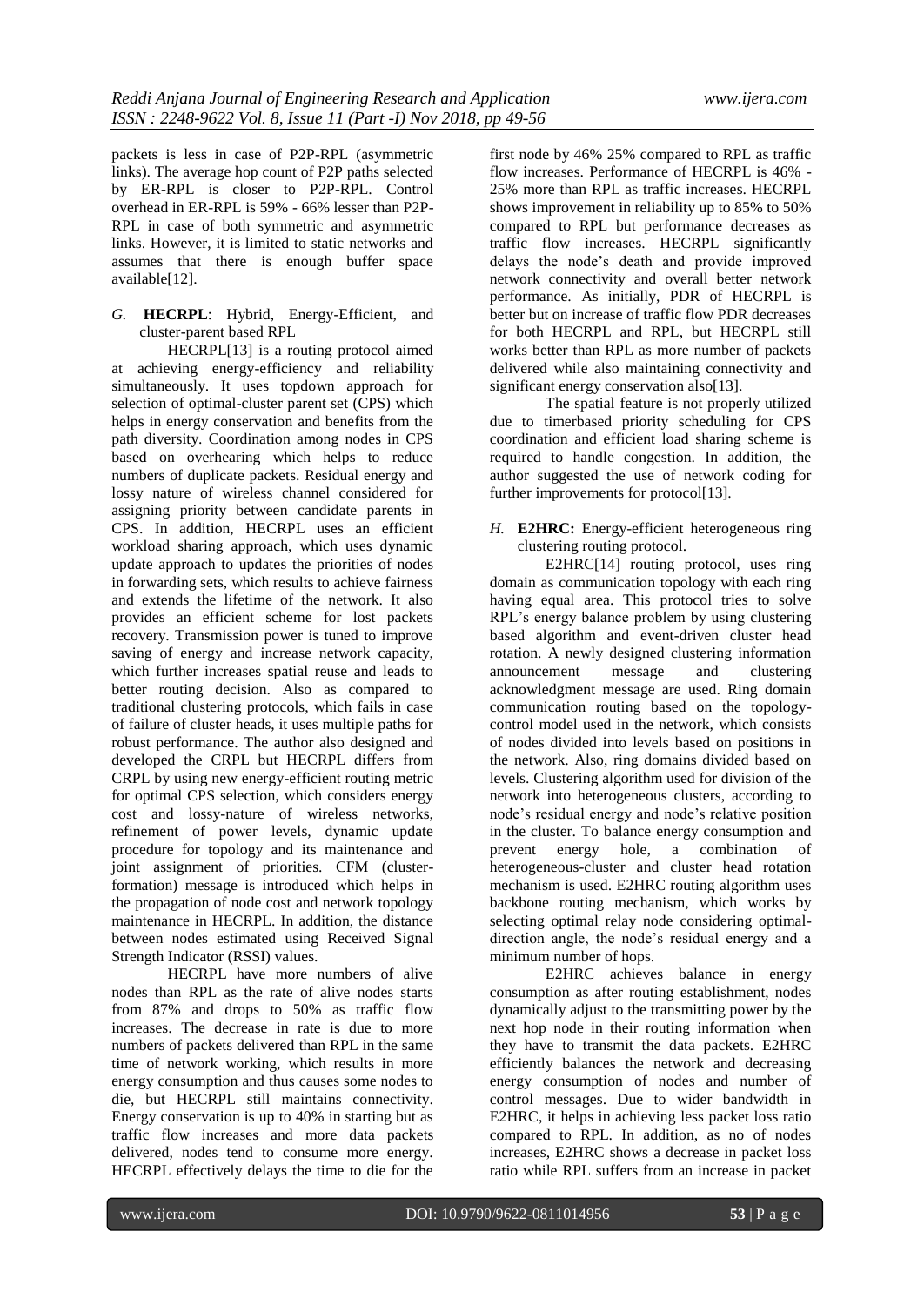loss ratio. Due to optimal direction angle, E2HRC achieves more Packet delivery ratio compared to RPL. In addition, E2HRC reduces the number of control messages compared to RPL as time progresses[14].

Performance of E2HRC can improve by increasing packet delivering ratio as a number of nodes increases because PDR decreases as the number of nodes are increased, but still E2HRC works better than RPL[14].

## **V. PROPOSED SYSTEM**

A heterogeneous ring domain communication topology with equal area in each ring is presented we aim an effort to solve the energy balance problem in original RPL (IPv6 Routing Protocol for Low Power and Lossy Networks). A new clustering algorithm and eventdriven cluster head rotation mechanism The clustering information announcement message and clustering acknowledgment message were designed according to RFC and original RPL message structure. An Energy-Efficient Heterogeneous Ring Clustering routing protocol for wireless sensor networks and corresponding routing algorithms and maintenance methods are established implementation for increasing the energy efficiency. As such networks have a short lifetime, in order to more usage and increasing the lifetime, researchers are looking for methods by which they can reduce the energy consumption. Clustering methods and optimization algorithms such as genetic and bee colony algorithm are techniques that can increase the network lifetime.



**VI. RESULTS**

| The         | number             | of. | 100                |
|-------------|--------------------|-----|--------------------|
|             | available nodes in |     |                    |
| the network |                    |     |                    |
| The         | network            |     | $400 \times 400$ m |
| dimensions  |                    |     |                    |
|             |                    |     |                    |

| Initial energy  |                    |
|-----------------|--------------------|
| MAC.            | <b>IEEE 802.11</b> |
| Radio Frequency | $200$ Db           |
| Radio Interval  |                    |
| Communicational | 100                |
| Range           |                    |

The bee combinatory optimization colony algorithm and genetic algorithm parameters are mentioned in the below table

#### **TABLE**

The bee combinatory optimization colony algorithm and genetic algorithm parameters

| Primary population        | 60  |
|---------------------------|-----|
| The number of bees and    | 8   |
| chromosomes               |     |
| Mutation rate             |     |
|                           |     |
| Combination rate          |     |
| The number of combinatory | 100 |
| algorithm repetition      |     |

At first, the nodes will be established in the network environment randomly. The difference of the network longitude and the actual position of the sensor node in the network ascertain the received power of nodes in inception which is determined by equation<br>The network longitude  $\times$  The actual position of sensor node  $< 0.5$ 

| <b>B</b> C/Windows system 22 ondere                                                        | - 9-7                                        |
|--------------------------------------------------------------------------------------------|----------------------------------------------|
| 的心细? 的印前<br>的小说 12:42 刑<br><b>OHO</b><br>f File(s)<br>5 lin(s) 3, 146, 272, 488 bytes free | 3,577 simulate.pp<br>_prache<br>52,868 bytes |
| C:\env\anjanacode)yython greph.py<br>Generating graph<br>P nin = 15.删, rho = 1.25          |                                              |
| 相当線<br>+II n = 158<br>Ⅱ 1 = 20                                                             | 198<br>1.58.58<br>1.98.58                    |
| P_020 = 15.明, rho = 1.58<br><b>IX n = 188</b><br>$11 - 19$                                 | 1949<br>1.58.58                              |
| · 图 1 = 200<br>r nia = 25.00, rho = 1.25<br>· 图 n = 108<br>II n = 158                      | 1968<br>1948<br>1.58/58                      |
| · 图 1 · 测<br>· nia = 25.00, rho = 1.50<br>The 199                                          | 1.98.58<br>1948                              |
| +0 a = 198<br> K n = 200                                                                   | 13M<br>1968                                  |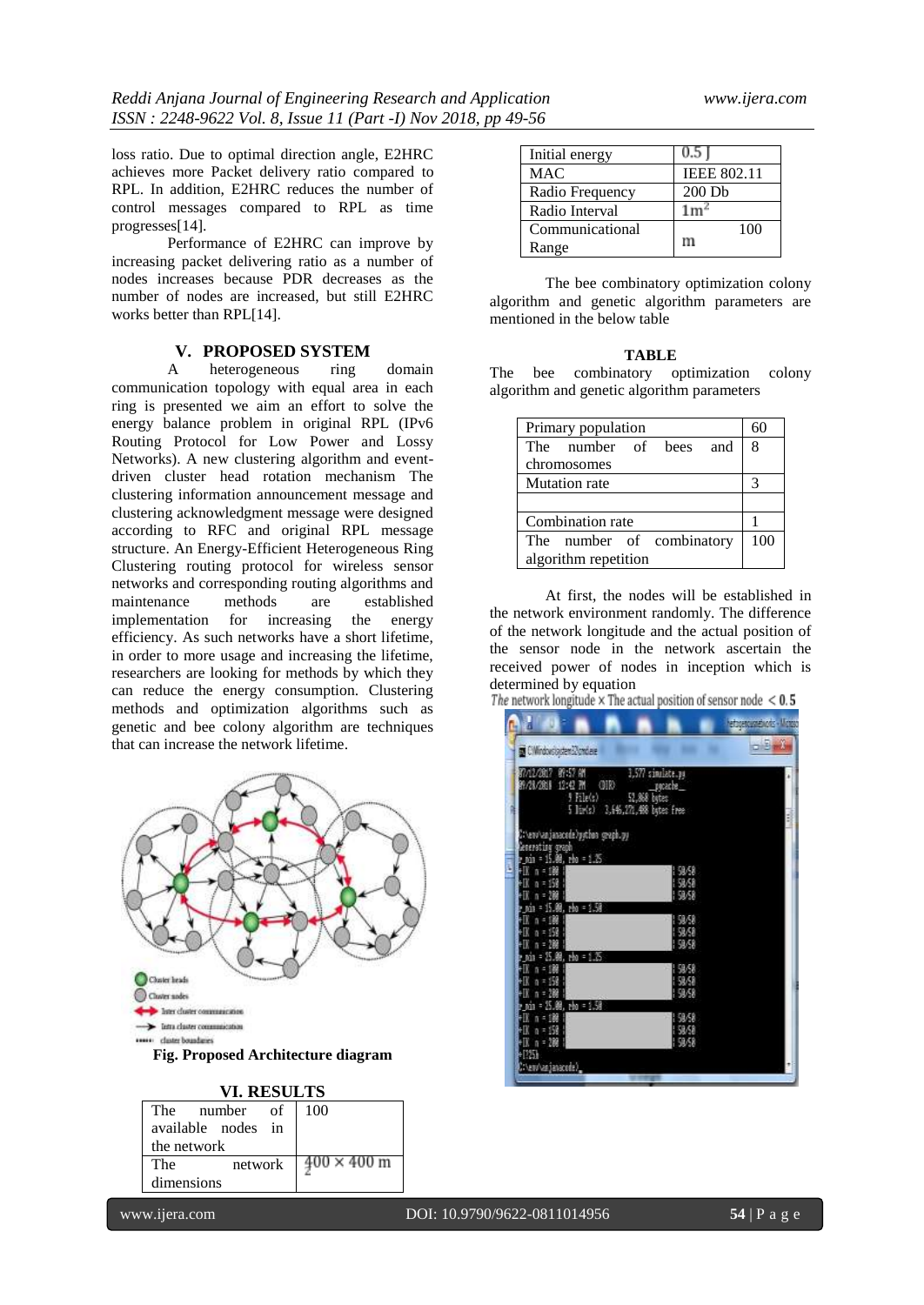*Reddi Anjana Journal of Engineering Research and Application www.ijera.com ISSN : 2248-9622 Vol. 8, Issue 11 (Part -I) Nov 2018, pp 49-56*



harmed from



**ARTISTS OF BISKER**